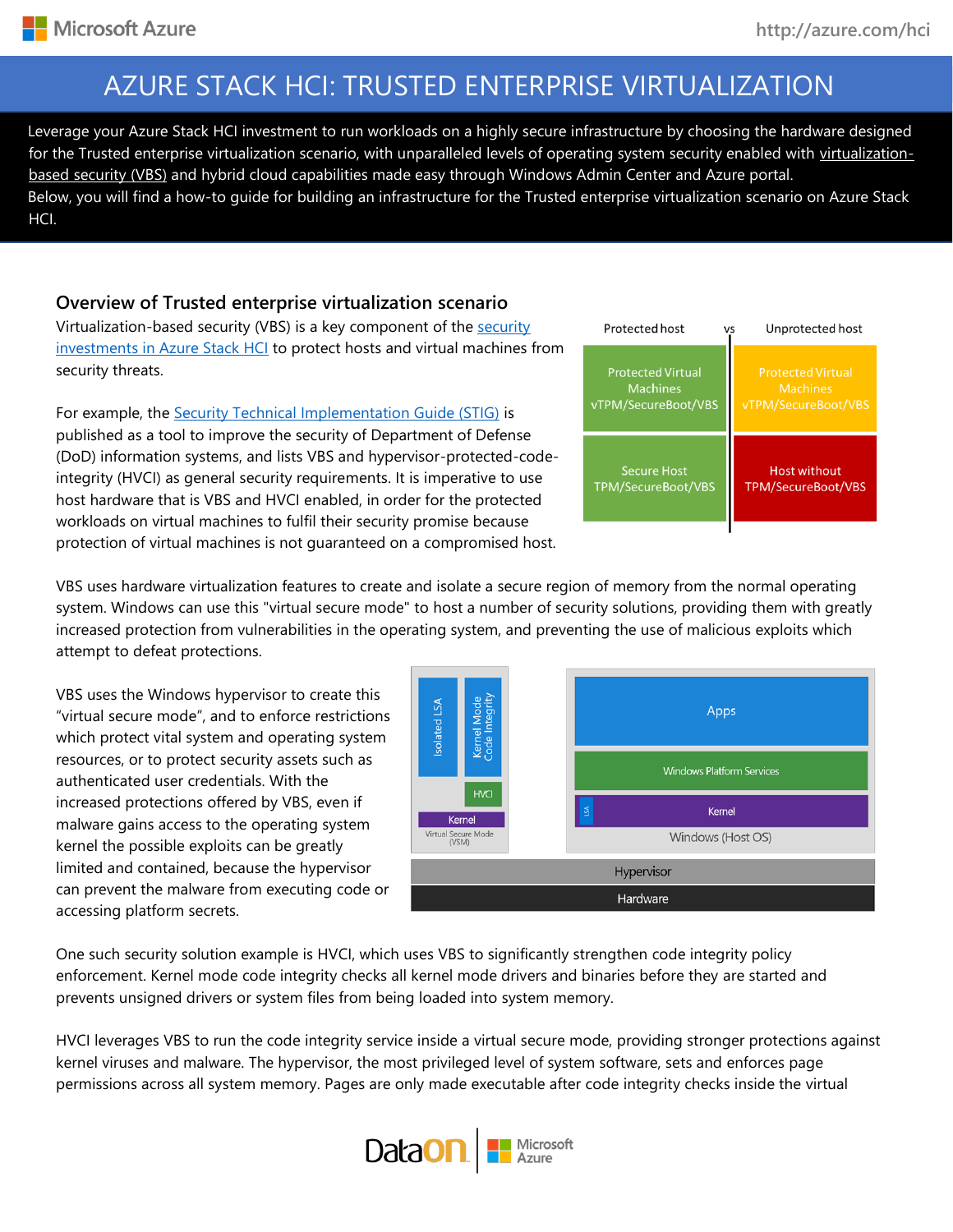## AZURE STACK HCI: TRUSTED ENTERPRISE VIRTUALIZATION

secure mode have passed, and executable pages are not writable. That way, even if there are vulnerabilities like buffer overflow that allow malware to attempt to modify memory, code pages cannot be modified, and modified memory cannot be made executable.

#### **DataON Integrated Systems for Azure Stack HCI**

DataON Integrated Systems for Azure Stack HCI are designed for remote office/branch offices, edge, and IoT deployments. These deployments can present a challenge for IT departments because of constrained budgets, space and power footprints, and limited IT resources.

DataON Integrated Systems can be optimized for high performance with all-NVMe storage or balanced capacity and storage with flexible hybrid NVMe cache and SSD/HDD storage. With Azure Stack HCI, customers can get great resiliency with nested two-way mirroring.

DataON is an exclusive Microsoft partner, with 100 Integrated Systems and validated nodes in the Microsoft Azure Stack HCI Catalog, as well as over 1000 HCI clusters and 150PB of storage deployed. DataON is a Microsoft Gold Partner, Microsoft Cloud Service Provider (CSP). and an Intel Strategic OEM Partner.

#### **DataON MUST and MUST Pro for Windows Admin Center**

DataON MUST and MUST Pro are included with DataON integrated systems. DataON MUST provides real-time monitoring & alerts for Azure Stack HCI. It features a centralized dashboard, historic data reporting, enhanced disk mapping, email alerts, and call home services. MUST Pro integrates with Microsoft's cluster aware updating (CAU) functionality to simplify deployment and updates to Azure Stack HCI, with minimal disruptions to your infrastructure. It checks and ensures that servers have the same OS version, drivers, firmware, BIOS, and BMC. It also checks the drivers and firmware for network cards, host bust adapters, and SSD and HDD drives. With a single click, your entire cluster can be updated, helping to you secure against the latest server exploits.

## **How to deploy VBS and HVCI-enabled Azure Stack HCI**

1. Plan Hardware Deployment

All the Azure Stack HCI solutions from DataON are certified for the Hardware Assurance Additional Qualification, which tests for [all the functionality needed for VBS.](https://docs.microsoft.com/en-us/windows-hardware/design/device-experiences/oem-vbs) However, VBS and HVCI are not automatically enabled in Azure Stack HCI and Step 2 will guide you on how to enable them.

Warning: Hypervisor-protected code integrity (HVCI) may be incompatible with devices not listed in the Azure Stack HCI catalog. Microsoft strongly recommends using an Azure Stack HCI validated solution from our hardware partners for the Trusted enterprise virtualization scenario.